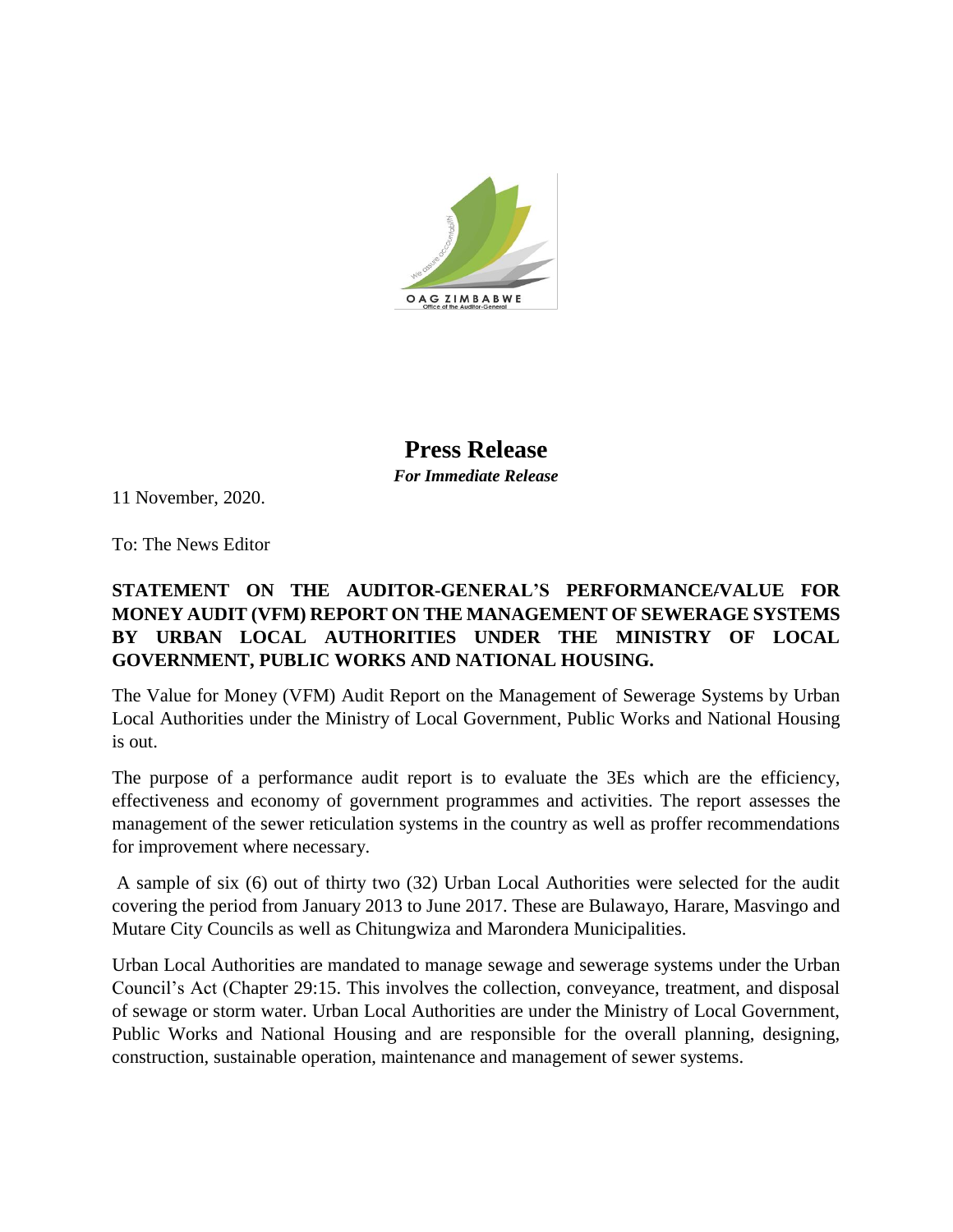The management of sewer systems directly impacts on hygiene and sanitation and directly feeds into local authorities' ability to provide potable water to residents. Failure to manage sewer systems has deadly consequences as evidenced by the death of 560 people and infection of 590 753 from water borne diseases in 2013. Poor sanitation also impacts negatively on the country's economy costing US\$194 million annually which is equivalent to 1.3% of our annual Gross Domestic Product. This translates to an average of US\$16.4 per capita annually.

Most Urban Local Authorities recharge their surface water sources with treated sewage effluent, thus waste water is a critical component of the water supply system. The Environmental Management Agency revealed that the best classification that sewage effluent can get is the yellow class under its effluent pollution classification system. The classification ranges from blue which represents clean effluent, green is fairly polluted effluent, yellow is toxic effluent and red is extremely toxic effluent. Sadly, most of the local authorities fall in the red class which poses a threat not only to the environment but to human health as well.

The following criteria was used to select these city councils and municipalities for the audit:

- High cases of sewer blockages and outbreak of water borne diseases in Harare, Chitungwiza and Marondera.
- The existence of comparatively better sewer systems in Bulawayo, Masvingo and Mutare.
- High population sizes in all six local authorities.

## **Audit Findings**

- All six Urban Local Authorities had sewer systems in place for the management of sewer. However, these were not being maintained on a regular basis to ensure that they were properly functioning. There was evident lack of proper planning, scoping, inspection, maintenance and evaluation of sewer projects leading to increased rates of sewer blockages.
- In a number of cases there was a correlation between population size and the frequency of sewer blockages. The bigger the population size, the higher the number of sewer blockages. Resultantly, Harare experienced more blockages, followed by Bulawayo, Chitungwiza, Mutare, Masvingo and Marondera as shown in the table below.

| Year       | <b>Name of Council</b> |                 |             |               |                 |                  |
|------------|------------------------|-----------------|-------------|---------------|-----------------|------------------|
|            | <b>Harare</b>          | <b>Bulawayo</b> | Chitungwiza | <b>Mutare</b> | <b>Masvingo</b> | <b>Marondera</b> |
| Yearly     | 26 709                 | 21 700          | 7 2 5 6     | 3 7 4 0       | 2812            | 1452             |
| Average    |                        |                 |             |               |                 |                  |
| Population | 542                    | 699 385         | 340 360     | 184 205       | 76 290          | 57 802           |
|            | 813                    |                 |             |               |                 |                  |
| Ranking    |                        |                 |             |               |                 |                  |

## **Schedule of Sewer Blockages Reported**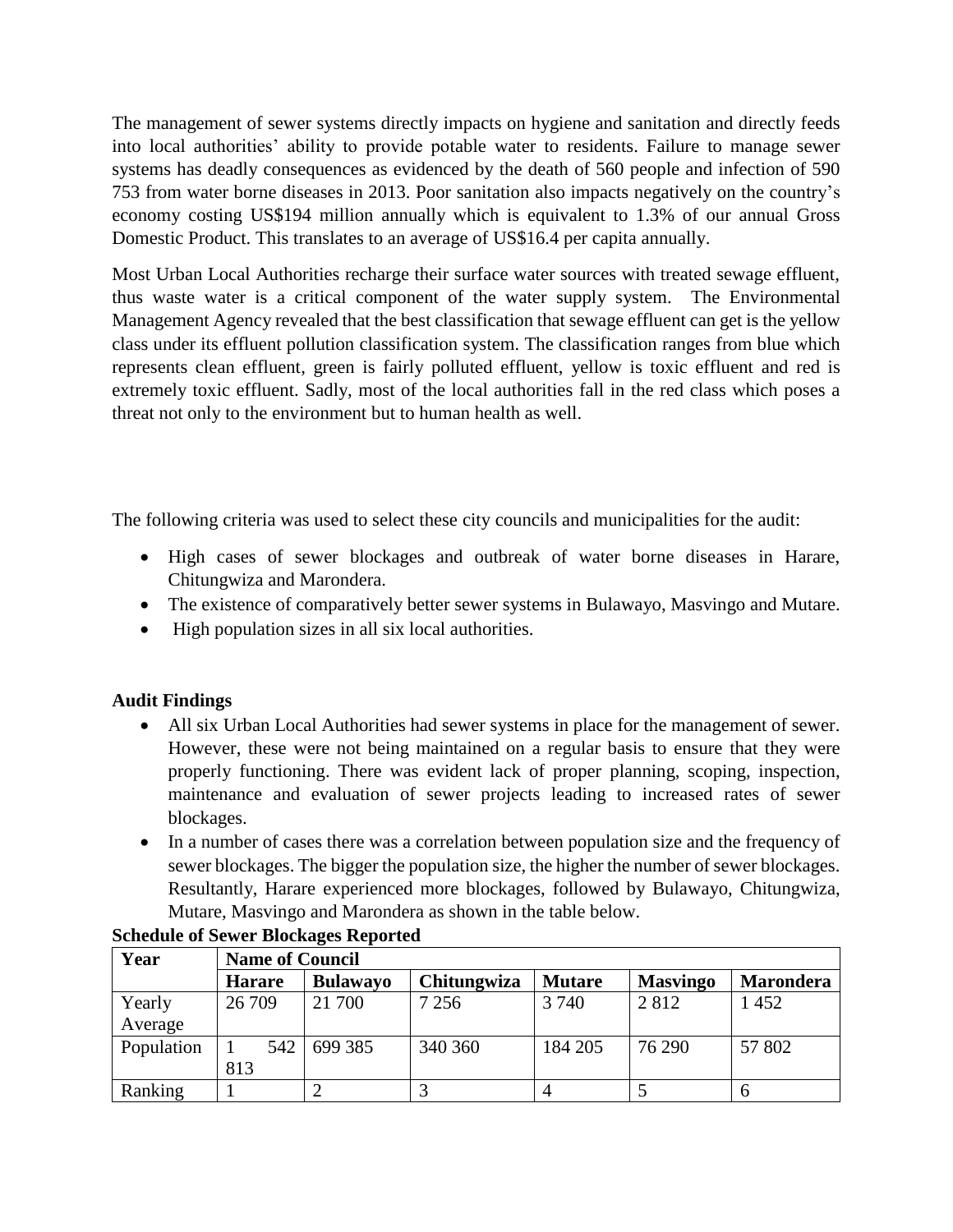- Urban Local Authorities were taking a long time to attend to sewer blockages contrary to the Urban Local Authorities' Service Level Benchmarking Standards which stipulate that they must take between 8 to 24 hours to attend to sewer blockages. In most cases local authorities took 2-3 days to attend to these due to non-availability of vehicles and delays in the procurement of materials. Bulawayo and Mutare City Councils and Chitungwiza Municipality were taking time to procure materials. The delays ranged from 2 to 347 days. In the case of Bulawayo the rate of repair within 24 hours was 94.1% in 2013 but had drastically dropped to 30.9% by 2017. What exacerbated this situation in some instances was the lack of manpower to do the work. For example, Bulawayo has not increased the number of plumbers since 2013 and the whole of Masvingo was being manned by one Sewer Rodding Team.
- Local Authorities failed to complete sewer infrastructure rehabilitation projects on time, in some cases they commissioned incomplete projects and implemented some without proper scoping leading to delays in the completion of projects by an average of two years negatively affecting local authorities' ability to fulfill their mandates. Lack of supervision and enforcement of contractual agreements such as duration of work and termination of contracts in cases of nonperformance by contractors was evident. Similarly, lack of due diligence by engineers resulted in variations and disagreements in the costing of projects which also impacted negatively on the time taken to complete projects. This increased pressure on temporary connections resulting in more blockages thus exposing residents to water borne diseases.
- Asbestos cement pipes in most Urban Local Authorities had outlived their 40 year lifespan leading to numerous sewer blockages and spillages into the environment. At the time of audit the pipes were overdue for replacement by between thirty seven (37) to eighty (80) years resulting in frequent blockages. Local Authorities did not have the capacity to rehabilitate their systems. The few that were rehabilitating were doing so under funding by the African Development Bank a development that can be detrimental to public health if the donor decided to pull out of the project. The percentage of the sewer reticulation network rehabilitated was below 50% when the Urban Local Authorities were visited and only 3 080 km which translated to 0.93% of the sewer reticulation network had been rehabilitated.
- There was no evidence of regular inspection and maintenance of sewer reticulation systems by Urban Local Authorities. Engineers admitted to reactive rather than regular scheduled maintenance. This resulted in local authorities' inability to identify weaker parts of sewer reticulation systems. Local authorities still rely on physical inspections rather than online surveillance which ensure increased coverage and efficiency. Moreover, local authorities lacked the critical skilled labour for this function. Except for Marondera, the rest of the audited local authorities lacked critical staff especially engineers.
- Five (5) Local Authorities were cash strapped collecting only 46.4% of the anticipated revenue due to resident's failure to pay rates. This led to poor service delivery thus adversely affecting the management and maintenance of sewer systems.